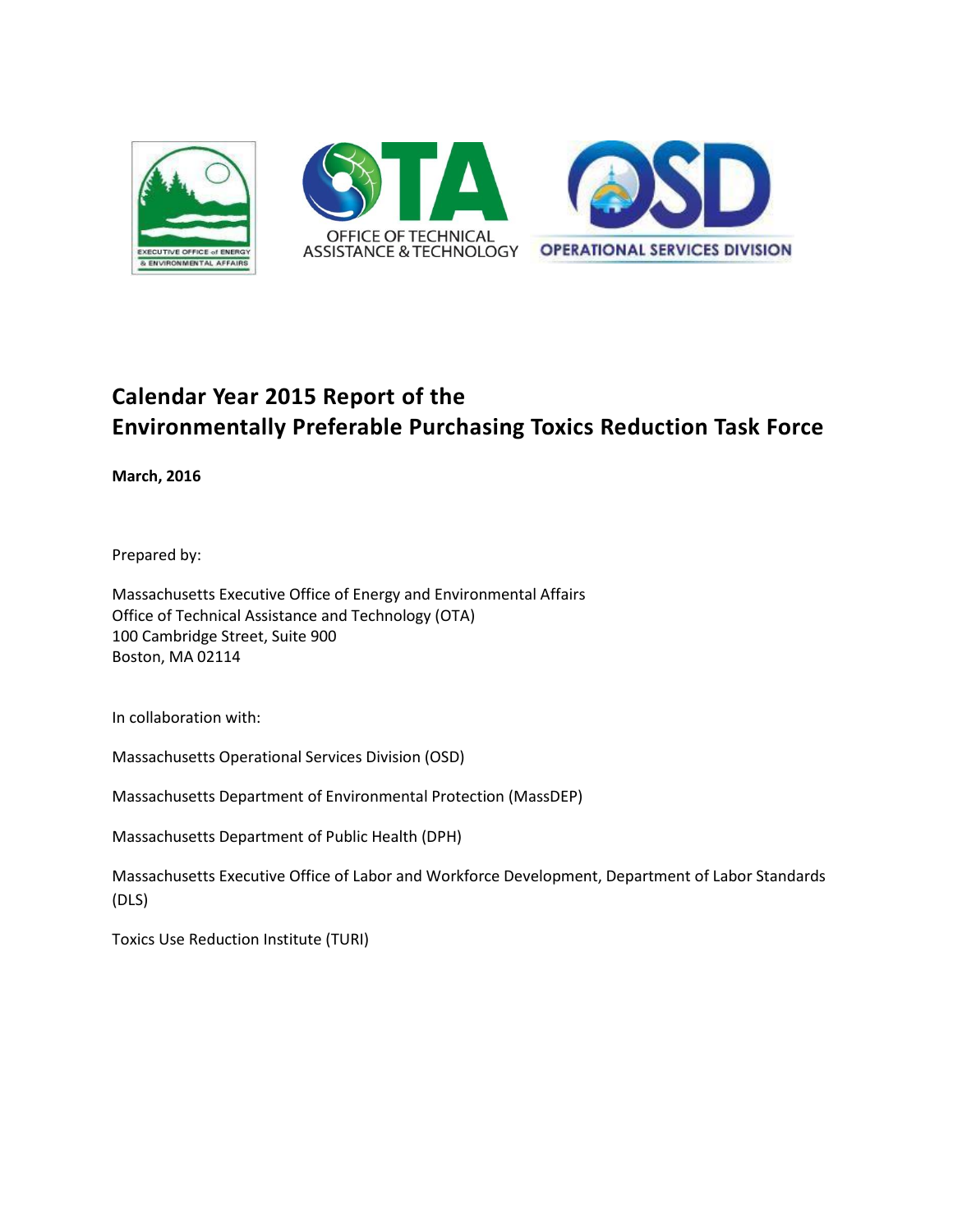## **1. Executive Summary**

The Environmentally Preferable Products (EPP) program began as an optional program, helping agencies to identify greener and safer products. In 2009, Governor Deval Patrick issued Executive Order 515, mandating that executive state agencies make the switch from ordinary products to EPPs whenever they represent the "best value" for the job. E.O. 515 also created the Toxics Reduction Task Force to provide targeted technical assistance and guidance to agencies. This is the seventh annual report on the efforts of the Task Force for calendar year 2015.

The EPP program has created more than four dozen contracts, since its creation at the Operational Services Division (OSD). Growth in purchases from all EPP contracts has increased more than a hundred‐ fold from the first days of the program: from 1994 to 2015, purchases on the statewide eco-purchasing contracts grew from \$5 million to just under \$400 million. Since 2010, purchases of green cleaners alone, a focus of Task Force efforts since 2009, have grown immensely – from \$ \$1,688,041 to \$8,938,271.

In calendar year 2015 (CY15), the EPP Task Force completed work on FAC85: Environmentally Preferable Cleaning Products, Programs, Equipment and Supplies. Last year, in CY14, the Task Force conducted training and assistance for agencies on the evaluation of green cleaners, developed information for safer disinfection and sanitization practices, and helped OSD develop a new multistate contract for environmentally preferable cleaners that the Commonwealth will administer and which will provide a new source of revenue. In CY15, the Task Force built upon this work by continuing to conduct trainings across the Commonwealth, finalizing evaluation criteria, and hosted an FAC85 kick-off event.

Throughout CY15, the Task Force worked on researching and educating OSD buyers about flame retardant-free furniture, available under statewide contract OFF38: Office, School and Library Furniture, Accessories & Installation. The Task Force surveyed vendors on this contract to identify lines of furniture that were flame retardant-free.

In CY15, the Task Force began work on Integrated Pest Management (IPM) for the specification development in the re-bid of statewide contract FAC74: Integrated Pest Management to FAC96. The Task Force was consulted on what environmental specifications to require and used this as an opportunity to require full disclosure of products used, and to identify bidders who limited their pesticide use to "safer" products.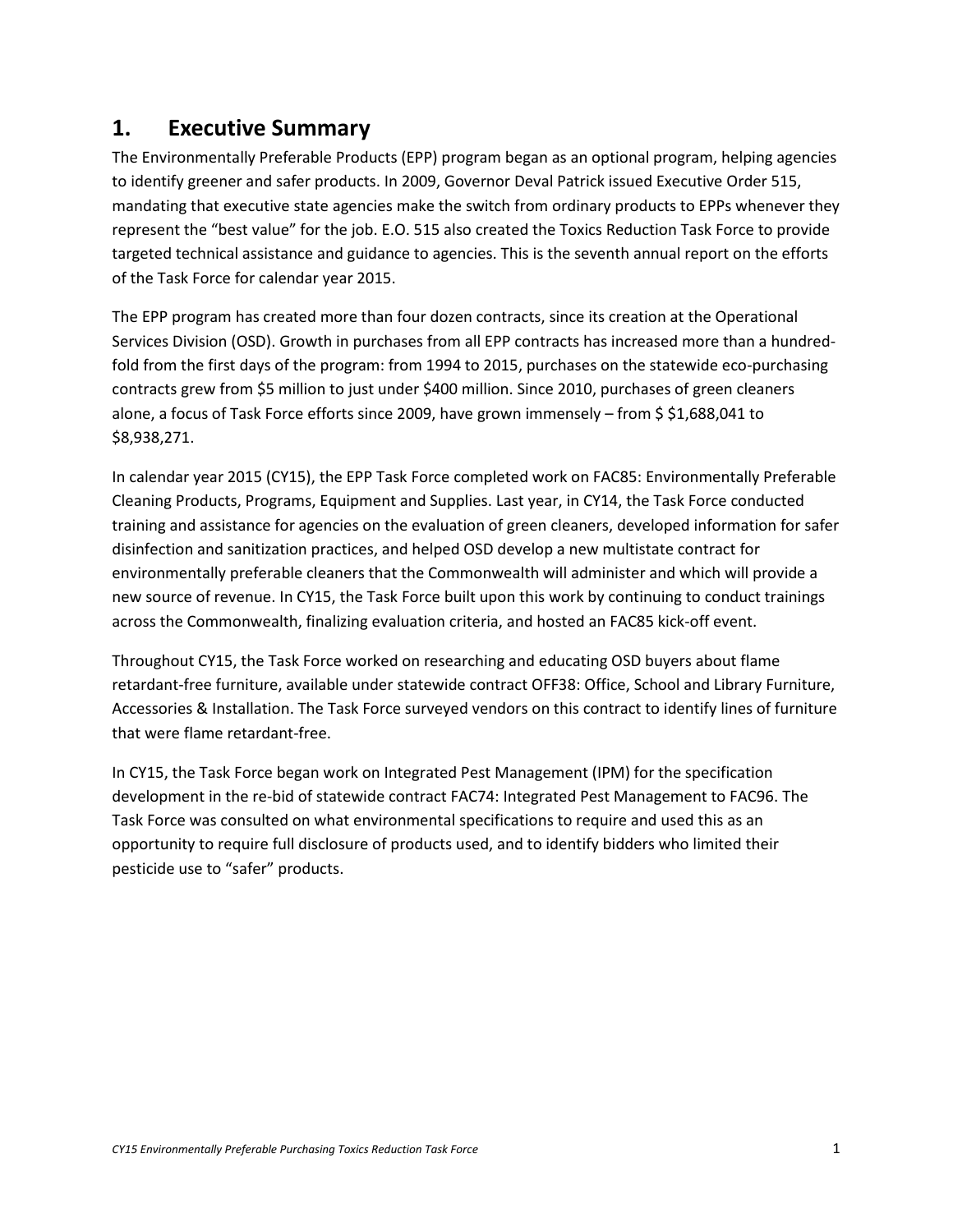## **2. Overview of the Toxics Reduction Task Force and its Goals**

The Toxics Reduction Task Force was established to facilitate progress with the 2009 Governor's Executive Order 515, directing all Commonwealth Executive Departments to procure EPPs and services whenever such products and services are readily available, perform satisfactorily, and represent the best value to the Commonwealth.

The Executive Order was the result of successful EPP contracts that demonstrated that products that are less toxic, conserve natural resources, and produce less waste can also be effective in terms of cost and performance. The first EPP contracts for products using recycled materials were established OSD in the mid‐1990s as an outgrowth of the "Clean States" project (now the "Leading by Example" program). By the late 1990s, with the help of the state's Toxics Use Reduction (TUR) program, OSD made Massachusetts the first state to designate a "multi-attribute" EPP category: green cleaners.<sup>1</sup> In contrast to creating a preferable status for copy paper that has a certain percentage of recycled paper, ("single‐ attribute"), green cleaners must be evaluated according to their impact on workers, water quality, waste, and many other aspects of use.

The Executive Order formalized the relationship between the state's TUR program and agencies concerned with greening operations, creating a Task Force co-led by the Office of Technical Assistance (OTA) and OSD's EPP program, and directing agency department heads to designate an EPP liaison. The Executive Order requires an increase in EPP purchases, including incorporation of environmental specifications into contracts, construction, leases, and requires agencies to educate staff on EPPs.

There has been a significant increase in the use of environmentally preferable products and services. In 2010, a review of purchasing data estimated that 58% of all cleaning chemical purchases were from the EPP "green cleaners" contract (FAC59: Environmentally Preferable Products, Programs, Equipment and Supplies). The review drew the attention of many agencies to the question of how to increase the percentage, and also drew attention to problems in tracking EPP purchases, which led to changes in OSD tracking systems to improve understanding of what is being purchased on and off the EPP contract. Purchases reported to the Massachusetts Management Accounting Reporting System (MMARS) since 2010 show a tripling of purchases from the EPP FAC59 from 2010 to 2013 – from \$1,213,225 to \$3,467,811. However, reports from vendors under the green cleaners contract, which includes sales to municipalities and authorities not reporting to MMARS, show purchases twice that amount ‐ \$7,356,000.

Since the EPP program was established at OSD, it has created more than four dozen contracts.<sup>2</sup> Growth in purchases from all EPP contracts has increased more than a hundred-fold from the first days of the

<sup>&</sup>lt;sup>1</sup> EPA discusses this and other Massachusetts EPP innovations in its 2000 publication, State and Local Government [Pioneers: How State and Local Governments Are Implementing Environmentally Preferable Purchasing Practices](https://www.epa.gov/sites/production/files/2015-05/documents/statenlocal.pdf)  <https://www.epa.gov/sites/production/files/2015-05/documents/statenlocal.pdf> (accessed 3/15/16).

<sup>&</sup>lt;sup>2</sup> See <u>the "Find EPPs on Statewide Contract" webpage at: http://www.mass.gov/anf/budget-taxes-and-</u> [procurement/procurement-info-and-res/procurement-prog-and-serv/epp-procurement-prog/green-products-and](http://www.mass.gov/anf/budget-taxes-and-procurement/procurement-info-and-res/procurement-prog-and-serv/epp-procurement-prog/green-products-and-serv/specific-epp-statewide-contracts/)[serv/specific-epp-statewide-contracts/](http://www.mass.gov/anf/budget-taxes-and-procurement/procurement-info-and-res/procurement-prog-and-serv/epp-procurement-prog/green-products-and-serv/specific-epp-statewide-contracts/) (accessed 3/15/16) or click on the Environmentally Preferable Products and Services Guide on that page.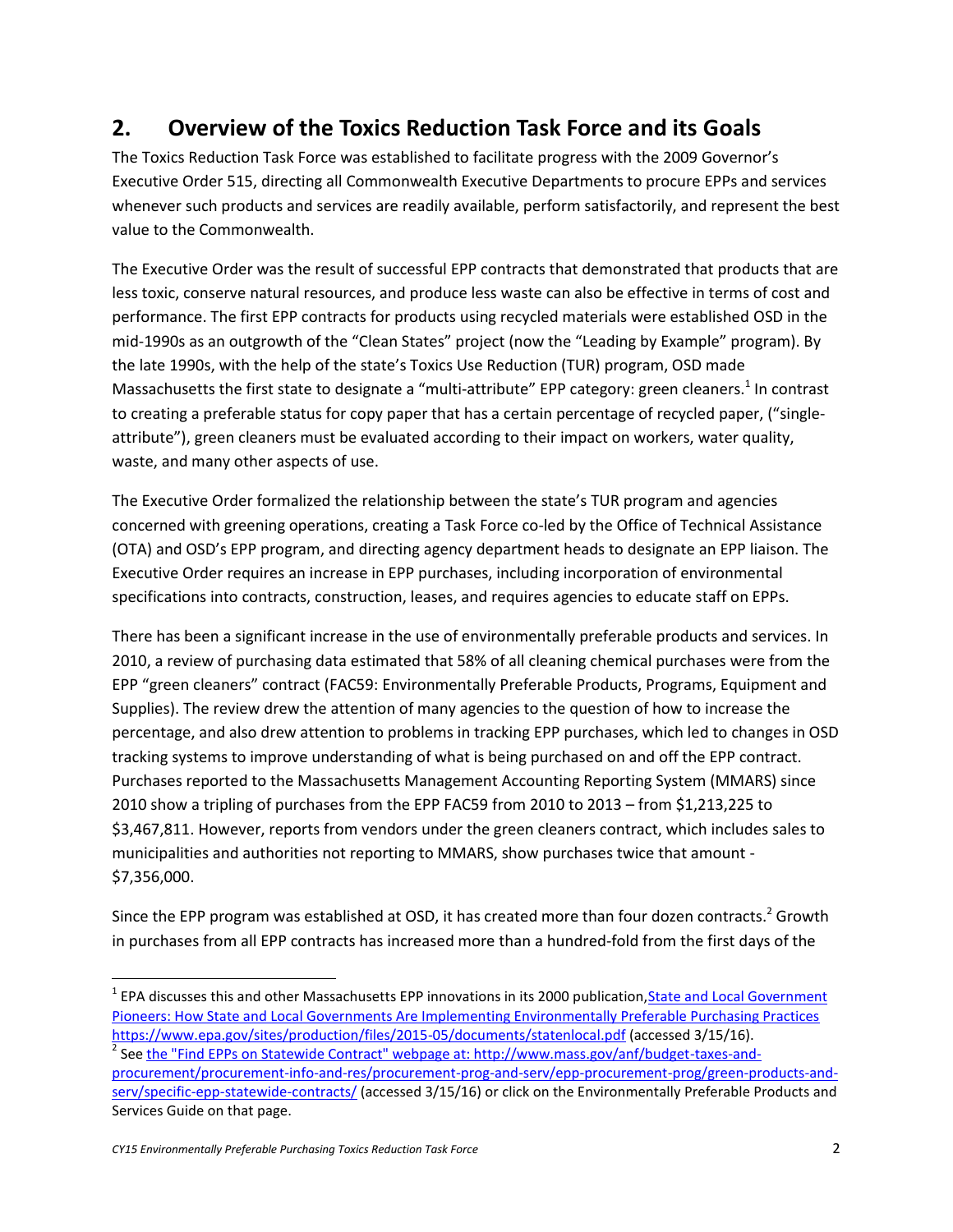program: from 1994 to 2013 purchases on the statewide eco-purchasing contracts grew from \$5 million to just under \$400 million today.

# **3. FAC85: Environmentally Preferable Cleaning Products, Programs, Equipment and Supplies**

In the Commonwealth, Executive Agencies are required to use statewide contracts and with the issuance of Executive Order (EO) #515, Establishing an Environmental Purchasing Policy, it allowed the Environmentally Preferable Products Procurement Program (EPP Program) to set minimum environmental standards on products whenever such products and services are readily available, perform to satisfactory standards, and represent the best value to the Commonwealth and the Task Force provides input into these standards.

In late CY14, the EPP Program took the lead in re-bidding the successful multi-state all green cleaning product/supplies contract FAC59: Environmentally Preferable Cleaning Products, Programs, Equipment and Supplies, which was originally sourced in 2009, with specification development assistance from the Task Force. The FAC59 contract included 21 vendors that provided green cleaning products that met third-party standards for environmental performance. At the time, this was the first state all green cleaners contract using third-party certified products and the Task Force was instrumental in providing feedback and assistance to the Sourcing Team in bidding this contract, which has had a large impact on not only the demand for green products in MA, but also the amount of products available.

The Task Force also recognized that having a contract like this was only one of the tools needed to transition facilities to green cleaning programs. Over the next few years, and reported in **Task Force** [Annual Reports,](http://www.mass.gov/anf/budget-taxes-and-procurement/procurement-info-and-res/procurement-prog-and-serv/epp-procurement-prog/epp-resource-center/publications-and-other-resources.html#epp_reports) the Task Force provided a number of general and targeted trainings, developed guidance documents, put together case studies and provided, through the Toxics Use Reduction Institute Cleaning Lab, hands-on technical assistance to state agencies needing help navigating to a green cleaning program. Many of these publications can be found on th[e Green Cleaning Webpage](http://www.mass.gov/anf/budget-taxes-and-procurement/procurement-info-and-res/procurement-prog-and-serv/epp-procurement-prog/green-products-and-serv/specific-epp-statewide-contracts/green-cleaning-products.html) on the EPP website.

In CY15, the Task Force focused much of its attention on providing feedback on specification development for the new contract - FAC85: Environmentally Preferable Cleaning Products, Programs, Equipment and Supplies, and was a sounding board for other toxics-related issues in the contract development.

Purchases of green products reported by FAC59 vendors, which included sales to state departments, municipalities, and authorities, indicated green purchases of close to \$10 million in FY14. Purchases decreased in FY15 to \$9 million, due in part to a mid-year change in vendors. However, purchases in just the first two quarters of FY16 are up to \$5,759,000.

**Strategic Sourcing Team:** At the end of FY14, the OSD's FAC85 Strategic Sourcing Team (SST) was assembled. The team's goals were to add products, clarify specifications, and expand contract use. The team was comprised of 21 members from multiple states, who shared their expertise as it related to the contract. The team included authorities in the area of environmental conservation, toxics use reduction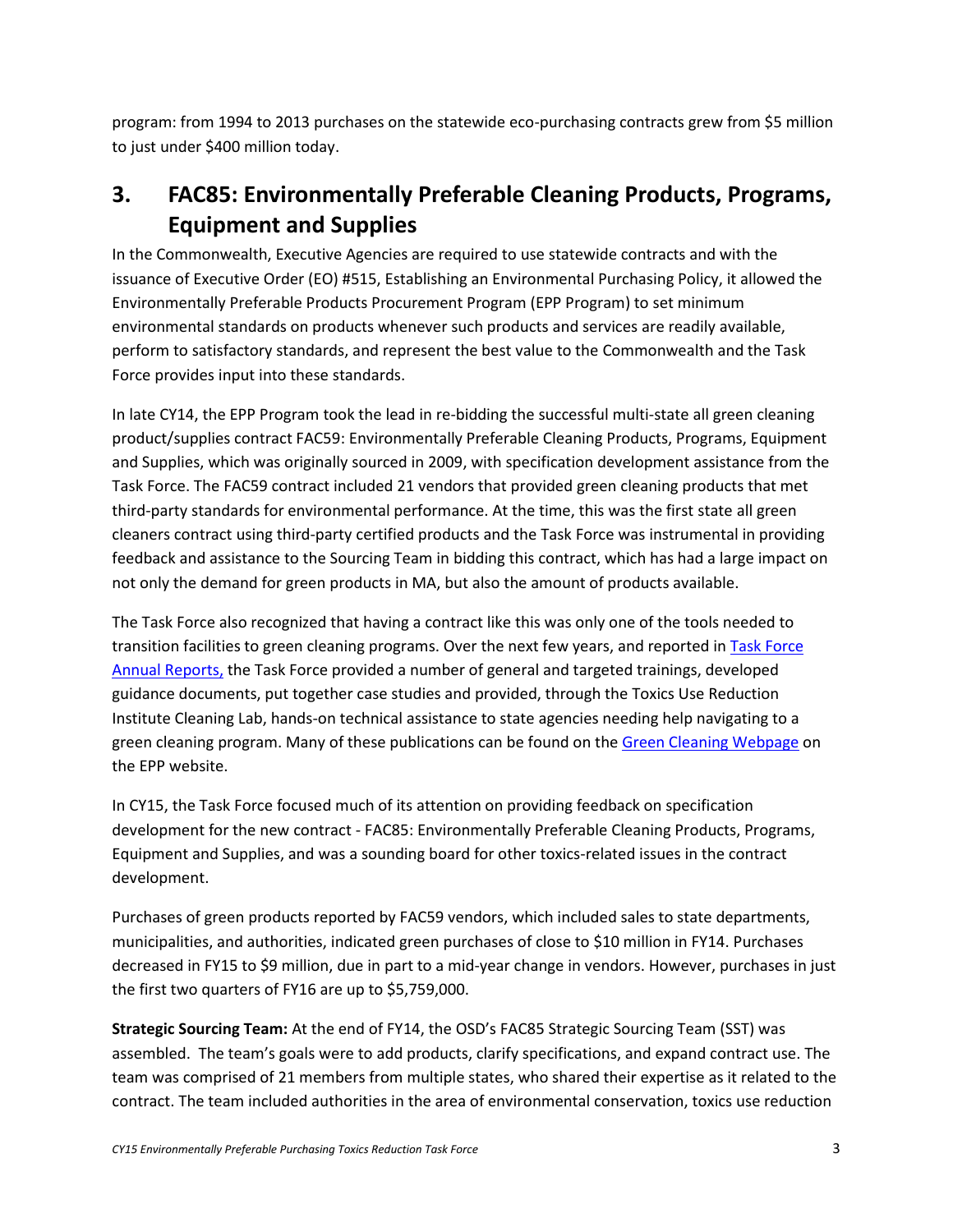in the janitorial services industry, public health, green procurement, and worker health and safety. It also included contract users and members of purchasing departments from Connecticut, Rhode Island, New York, and Vermont, and four members from the Task Force.

**Bid Research and Development:** The FAC85 Sourcing Team referred to a recently developed green cleaning contract from Washington/Oregon, formed under the guidance of the local branch of the Responsible Purchasing Network, an international network of buyers dedicated to socially responsible and environmentally sustainable purchasing. Using their specifications as a baseline, the team evaluated and updated the standards used in FAC59 and conducted market analysis on product options. A survey of users and vendors was conducted to identify past contract performance and future needs. The user survey was extensive and, surprisingly, more than 200 responses were received (primarily from MA, NY, and CT).

The Task Force assisted with research and criteria development for surface disinfectants and sanitizers that represent a lesser impact to public health and the environment while ensuring efficacy and high performance. Notably, these products are devoid of chemicals that are known to cause asthma, cancer, and skin sensitization, except for food-contact surface sanitizers, which may contain peroxyacetic acid, an asthmagen. The criteria also required vendors to offer proper training to sales staff promoting precleaning with a non-disinfecting certified "green" cleaner by identifying the surfaces that need to be disinfected (such as touch points) as well as those that do not, and training on the "clean" then sanitize or disinfect model. The final specifications were posted on the Toxics Reduction Task Force webpage in November 2014[: Toxics Reduction Task Force Alternative Approval, November 2014.](http://www.mass.gov/anf/docs/osd/epp/toxics-reduction-task-force-alternative-approval-nov-2014.docx) 

The Task Force also provided input into language that would foster innovation in green cleaners. Because the market for green cleaners is changing so rapidly, the Task Force recommended that there be a process for awarded vendors to propose new environmentally preferable products that fell outside of the specifications for review and approval for use on the contract. The form for the process was completed and can be viewed a[t Toxics Reduction Task Force Alternative Approval Form.](http://www.mass.gov/anf/docs/osd/epp/trtf-alternative-approval-10-9-15.docx) Two products were proposed at the end of CY15, Bru-Tabs and the Geneon Cleaning System. The Task Force continues to finalize the evaluation criteria for the process – it is anticipated that the approval process will be complete in the 2016.

The Sourcing Team, with input from the Task Force, also conducted a thorough evaluation of the top independently third-party certification programs - meaning that the environmental claims, as well as product performance, have been tested and certified by an established and legitimate, nationallyrecognized third-party certification program. For cleaning chemicals, this included GreenSeal, UL Ecologo, and the US EPA's Safer Choice Program. The FAC59 contract only allowed Green Seal and Ecologo, and in this bid the team wanted to ensure that unbiased, acceptable standards would be met to guarantee the highest possible level of environmentalism. The evaluation resulted in the inclusion, for the first time, of the US EPA's Design for the Environment (which has since changed its name to Safer Choice) registered products, but limited to only two of the contract categories (Category 4: Specialty Cleaners and Category 8: De-icing and Snowmelt Products), for which there were limited certified products from the other certification programs.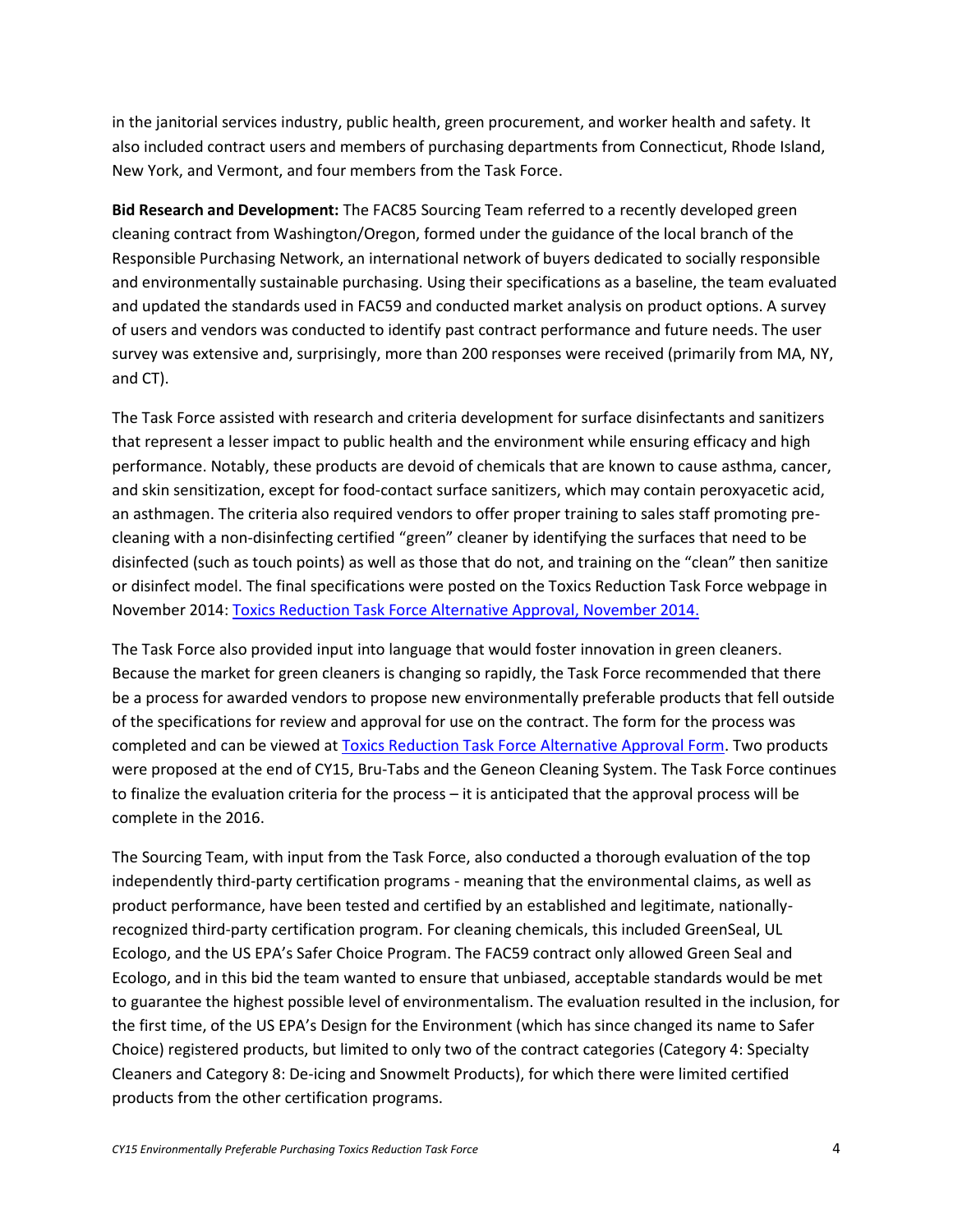Although this expanded the number of products available on the contract, the Sourcing Team decided to engage the EPA program in a discussion to explore changes that would enable the Sourcing Team to accept all DfE products in all contract categories. Some of the concerns identified by the team included: allowing companies to qualify for a label before an onsite audit had been completed; clarification on criteria for asthmagens; increase in enforcement of label misuse; shortening the timeframe for companies out of compliance to get into compliance; providing for increased public participation into substantive changes to the program, and concern with the term "screen" throughout the Safer Choice documents, which fail to explicitly state that ingredients that do not meet a standard or criteria will be excluded.

**Request for Responses (RFR) and Contract Award:** Once all the details were finalized, a Request for Response (RFR) was sent and the bidding process began. Thirty-seven (37) bids were received and evaluated and 15 vendors were awarded contracts. They were selected for their product offerings and also for their ability to provide assistance to those transitioning to green cleaning programs, a condition of the previous contract as well. The contract boasts 12 categories of products and services that include cleaning chemicals, cleaning equipment and supplies, hand soaps, liners, janitorial paper products, deicing and snowmelt products, and a microfiber washing service. All of the green chemicals and janitorial paper products included in FAC85 require GreenSeal, UL Ecologo, or Safer Choice. There are over 4,000 products available on the contract, but vendors may add products that meet the specifications outlined in the contract, enabling them to respond to user needs as the demand and availability of green product and service offerings grow.

**FAC85 Approved Products List:** In the past, vendor price sheets were posted online and searching for and comparing products was onerous. In CY14, an intern assisted with the development of an FAC59 Approved Products list. This combined all price sheets into one, a tool used by buyers to search for and compare products that have been evaluated with regard to their impact on workers, water quality, waste, and many other aspects of use. The FAC85 Sourcing Team also developed an Approve Products List, and has been extremely diligent in reviewing all products for the required specifications, before approving them for addition to the list. The list is updated every time products are added, and posted in [COMMBUYS.](https://www.commbuys.com/bso/external/purchaseorder/poSummary.sdo?docId=PO-15-1080-OSD01-OSD10-00000003619&releaseNbr=0&parentUrl=contract)

**Outreach and Training:** As stated earlier, the FAC85 contract was only one tool to aid facilities in transitioning to a green cleaning program. Vendors, as part of the contract requirements, are required to provide a certain level of training and technical assistance to help facilities transition. However, the Task Force recognized that even more "facilitation" was needed with state agencies. Multiple trainings were developed and given in CY13 and CY14, and the Toxics Use Reduction Institute's Cleaning Lab provided additional technical assistance to state agencies

The EPP Program hosted a buyer FAC85 Kick-off event bringing close to 75 people, including all of the FAC85 vendors, many of the third-party certifiers, buyers from around the state, and Task Force members.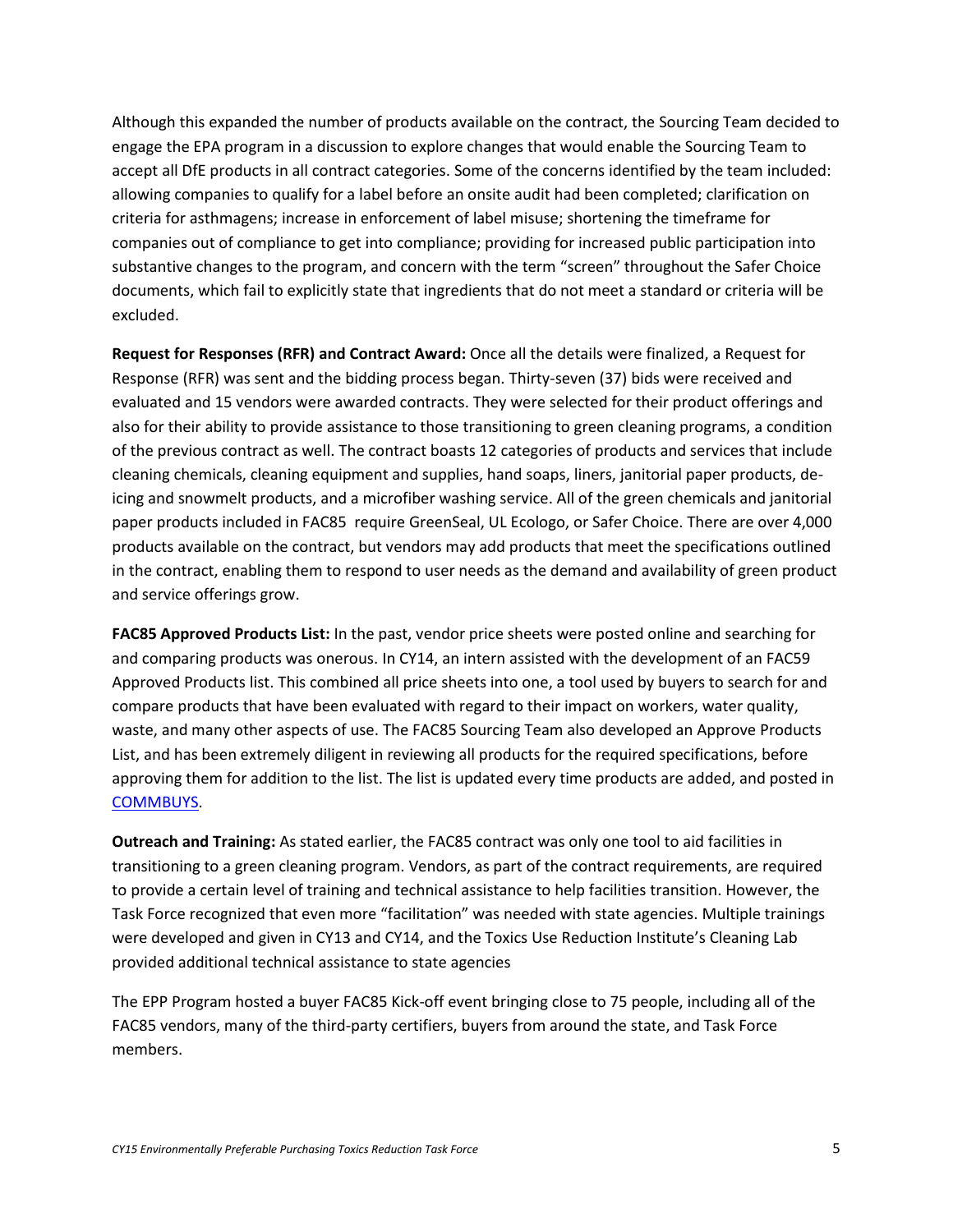The cleaning products contract has provided a vehicle for change, but additional training and technical assistance is needed to move agencies to full green cleaning programs. The effort has prompted a shift in the marketplace – and resulted in many of the green cleaning products to become cost competitive with conventional products, and, in some cases, at a lower cost. Buyers now have a toolbox of assistance to choose from to help them adopt a green cleaning program.

Training and Technical Assistance: Members of the Task Force provided presentations, training, and technical assistance to state entities in transitioning to a green cleaning program including DCAMM, DCR, and the MBTA.

## **4. Green Cleaning Training and Technical Assistance by the TURI Lab**

The Toxics Use Reduction Institute's Cleaning Lab (TURI Lab) has been instrumental in providing technical assisted to facilities in beginning the process of transitioning to a green cleaning program. Because the Lab is a state program located at UMass Lowell, they have the ability to provide free or lowcost assistance to state agencies. The TURI Lab has become a national expert in green cleaning process and design, and participated on the FAC85 Sourcing Team to help develop the specifications for the contract.

Many facilities often do not know where to begin in developing a program. The TURI Lab has played an important role in helping the following departments identify and plan for green cleaning program development. Some of the Departments need more assistance than others. Last year the Task Force partnered with Department of Conservation and Recreation to pilot trainings, and to begin to provide hands-on technical assistance through the TURI Lab. It was found that both were needed in order to get programs off the ground – and demand for TURI Lab staff took off. It is hoped that as more agencies transition, and "green cleaning" becomes more the norm, the Lab will be exploring ways to "train the trainer" at different departments.

The following departments received TURI Lab technical assistance for green cleaning transition in 2015:

## *A. Department of Conservation and Recreation (DCR) West Boylston*

The TURI Cleaning Lab worked closely with the West Boylston DCR facility to transition to a full green cleaning program. This included purchasing a cleaning system that produces cleaning products on-site. The system uses catalysts in sodium chloride, citric acid and in some cases potassium chloride to produce glass cleaner, an all-purpose cleaner, and a heavy duty degreaser. In addition, they supplemented their process with other equipment, including a steam cleaning system, reusable microfiber cloths, reusable mop pads and a bucket-less mop system. For disinfection, they transitioned to a peroxide product when needed. The cleaning of fleet vehicles is also an issue, and the West Boylston location is currently piloting a number of products. One such product helps to neutralize salt on the truck floors in the winter.

### *All 29 DCR Pools*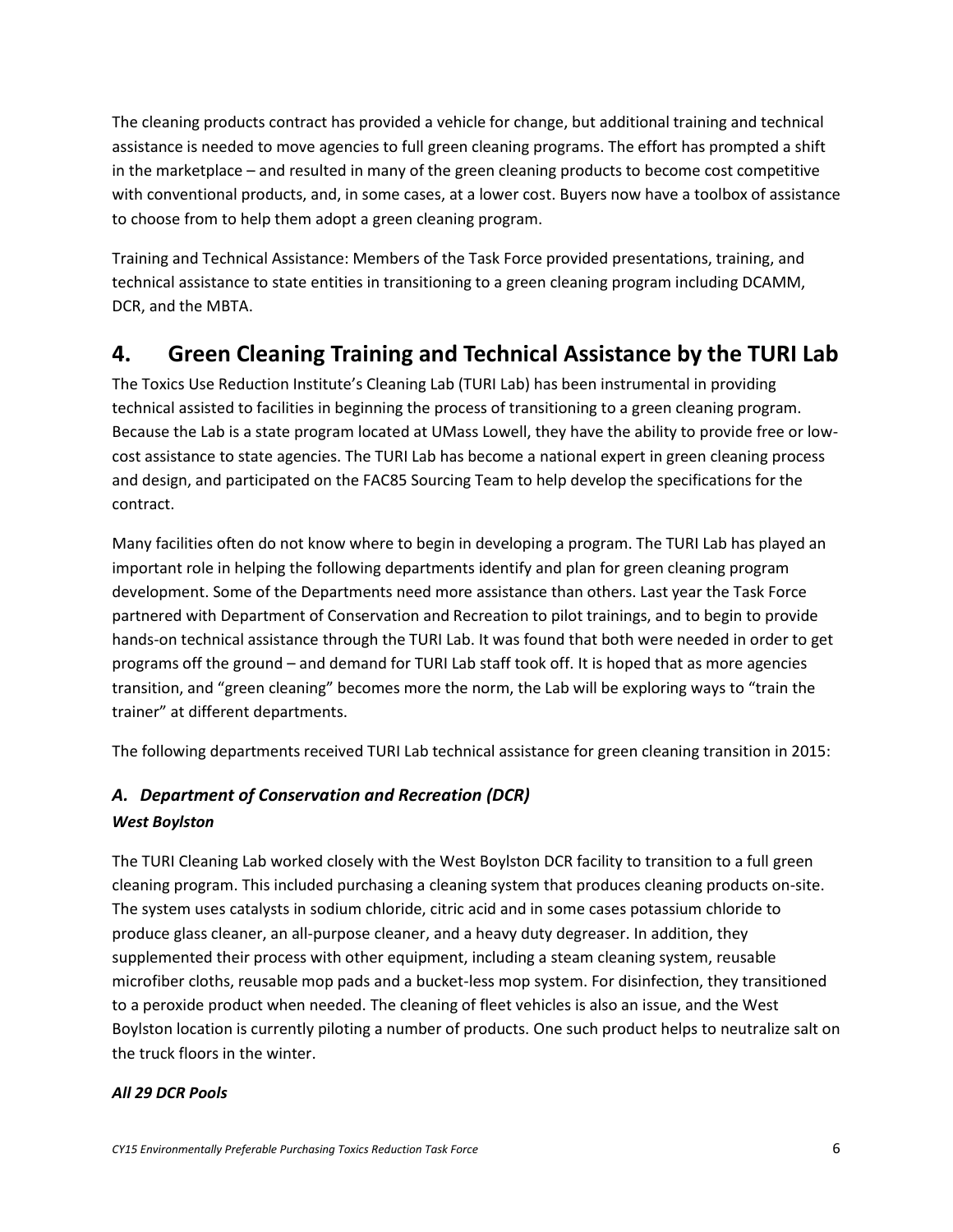During one of the DCR green cleaning trainings in 2014, a connection was made to some of the pool managers at DCR. The TURI Cleaning Lab conducted on-site audits of some of the pools, consulting with vendors, and identified a transition plan. In the past, each DCR pool location purchased their own products, received no training on how to use the products, and if there were product issues, did not have a direct contact with the vendor to ask questions and receive help.

In 2015, all of the 29 DCR pool facilities in MA were converted to a green cleaning program using FAC 85 product. A new vendor was selected to help with the transition. Each pool purchased a green cleaning "kit" which included an FAC 85 approved all purpose peroxide cleaner, an enzyme cleaner for the urine and other organic issues, a peroxide sanitizer / disinfectant, a dilution gun, a foaming gun, bucket-less mops, cloths, mop heads, a long handle brush and squeegees. The vendors trained employees at each pool location on how to use the products. In addition, other products such as janitorial papers and recycled content liners from FAC85 were purchased from the vendor. A new program was implanted, and each spring the pools will receive refresher training from the vendors on an as need basis. Having a direct contact to the vendor was instrumental to the success of the program.

### *Salisbury Beach*

Salisbury Beach is one of the largest campgrounds in the state. Because of its size, it also relies on camper volunteers to assist in cleaning bath houses – however, training has been a challenge. Salisbury Beach staff worked with one of the FAC85 vendors to identify appropriate cleaning products as well as hand soap for their first aid stations. The vendor has provided trainings to campsite staff and volunteers. Beach staff identified an issue with mildew build-up on unglazed tiles in the bath houses. Working closely with staff and testing different products, the vendor determined that the tiles were beyond cleaning and needed to be reglazed to stop the mildew issues. Additional meetings have been scheduled with management to address this issue.

### *Central District*

The TURI Cleaning Lab has met on multiple occasions with the DCR's Central District. This district purchases products centrally, and has not been using FAC85 compliant products. Over the next year, the lab will be assisting Central District purchasing management to come up with a plan to transition to FAC85 approved products.

### *Pittsfield District*

The TURI Lab and FAC 85 vendors attended a DCR Western Massachusetts regional meeting and made contact with the purchasing director who was interested in assistance in streamlining product purchasing and setting up a green cleaning program. A new vendor was selected, and products were demonstrated at one of the supervisors meetings. Some of the big issues expressed in the area had to do with mold and mildew buildup in bathrooms. Many products were used, in addition to staff labor, to remove the mold and mildew. However, the TURI Cleaning Lab and chosen vendor, after an on-site audit, identified humidity as the issue from a lack of ventilation. Some of the locations tried dehumidifiers, which seemed to work. This option will be investigated as a solution in other areas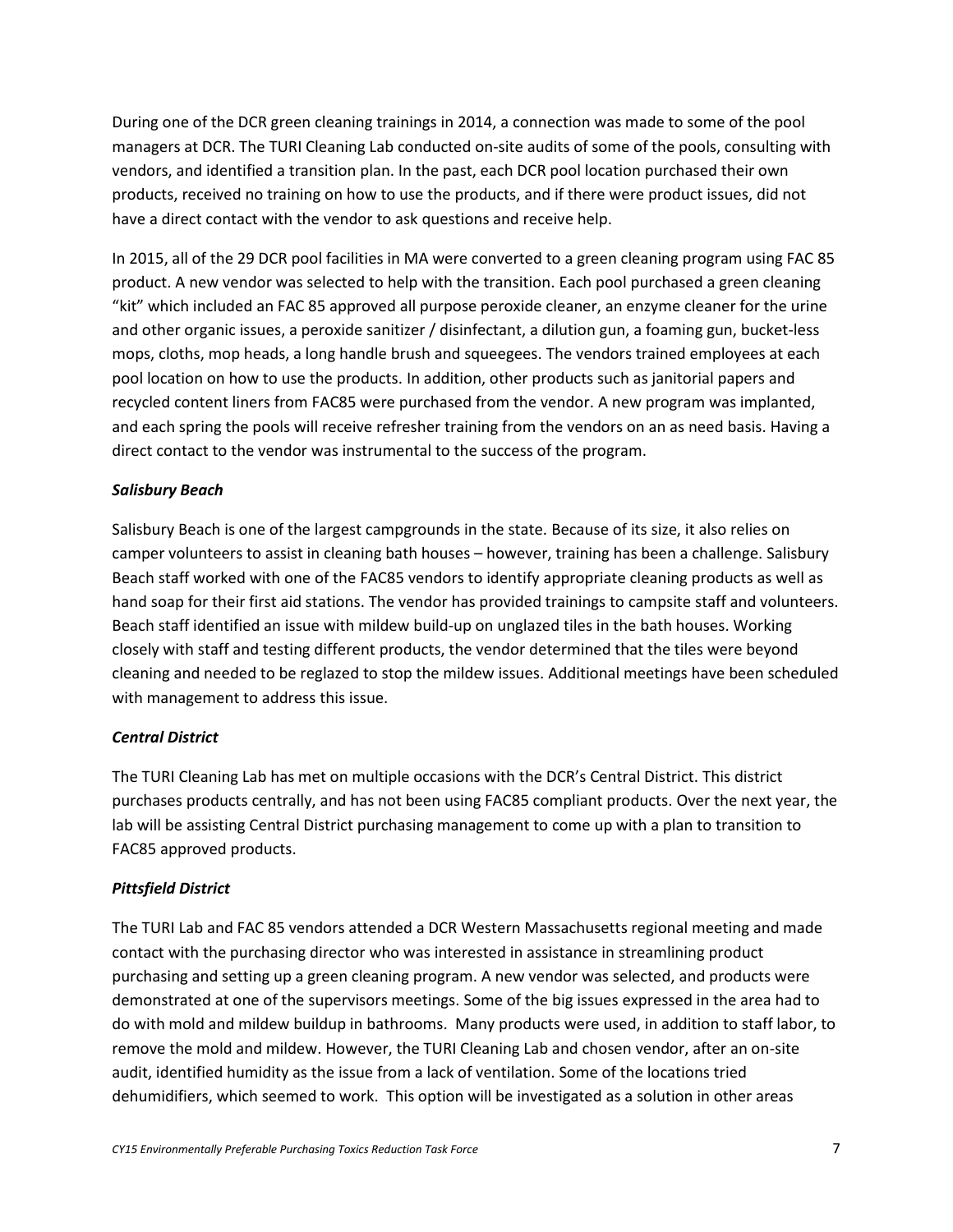rather than the use of consumable products and labor. In 2016, the TURI Lab and vendor will work with two sites in the region to set up demonstration programs with FAC85 approved products and equipment. These programs will be toured by all supervisors in order to facilitate questions, interest, and ultimately their buy-in. If successful, the Western region office would purchase 34 green cleaning "kits", one for each site, and training sessions would be set up with the vendors before opening for the season.

### *Going Forward at DCR*

The key to success with these programs has been working not only with management, but the purchasing staff, and the staff responsible for cleaning. In addition, and a key to a sustainable program, is developing a working relationship with the vendor to assist in training and be available when questions or problems arise. In April 2016, the TURI Cleaning Lab has been invited to provide a session at the annual supervisor's academy. The session will bring together managers discussion their programs and along with vendors to provide input. The TURI Cleaning Lab continues to have a presence in helping DCR transition to a green cleaning program, but will be working to find a champion at DCR to help in the transition. It is recommended that DCR, now with close to 100 facilities transitioned to a green cleaning program, make a top down commitment to transitioning all facilities over the next few years.

### *B. Department of Transportation*

The Department of Transportation (DOT), western region in Lenox Massachusetts reached out to the TURI Cleaning Lab to discuss options for transitioning to a green cleaning program. Meetings were held with the lab, facility management and purchasing staff to identify DOT needs and set goals. A new program was designed that ultimately transitioned them to FAC 85 approved products for cleaning, equipment, sanitizing materials and some other products to help maintain the depot. Because the region is small, testing and piloting products was the first line of action. They are working with an FAC 85 vendor to identify general purpose cleaning products, sanitizers, hand soaps, hand scrub for the garages, and janitorial paper products and liners for the 18 locations.

One example of the improvements incorporated was for cleaning the garage floor – for which they were using a non-FAC85 approved product. The Lenox DOT Depot piloted 3 products and chose an FAC85 approved floor stripper instead. It was chosen due to performance, for being less toxic, because it uses 1/20th of the chemical, and ultimately it will save the facility between \$600 -\$1000 a year. This location is also purchasing an FAC85 approved buffer and a carpet extractor. A floor process demonstration will happen in 2016 to demonstrate a process that includes floor cleaning, maintaining, stripping and coating system, using FAC85 approved products. The floor will be walk on over time to test its durability. This system has been trialed at the MBTA for over 6 months so expectations are high for success.

The TURI Lab is also working with Boston DOT locations to identify initiatives to green their cleaning programs.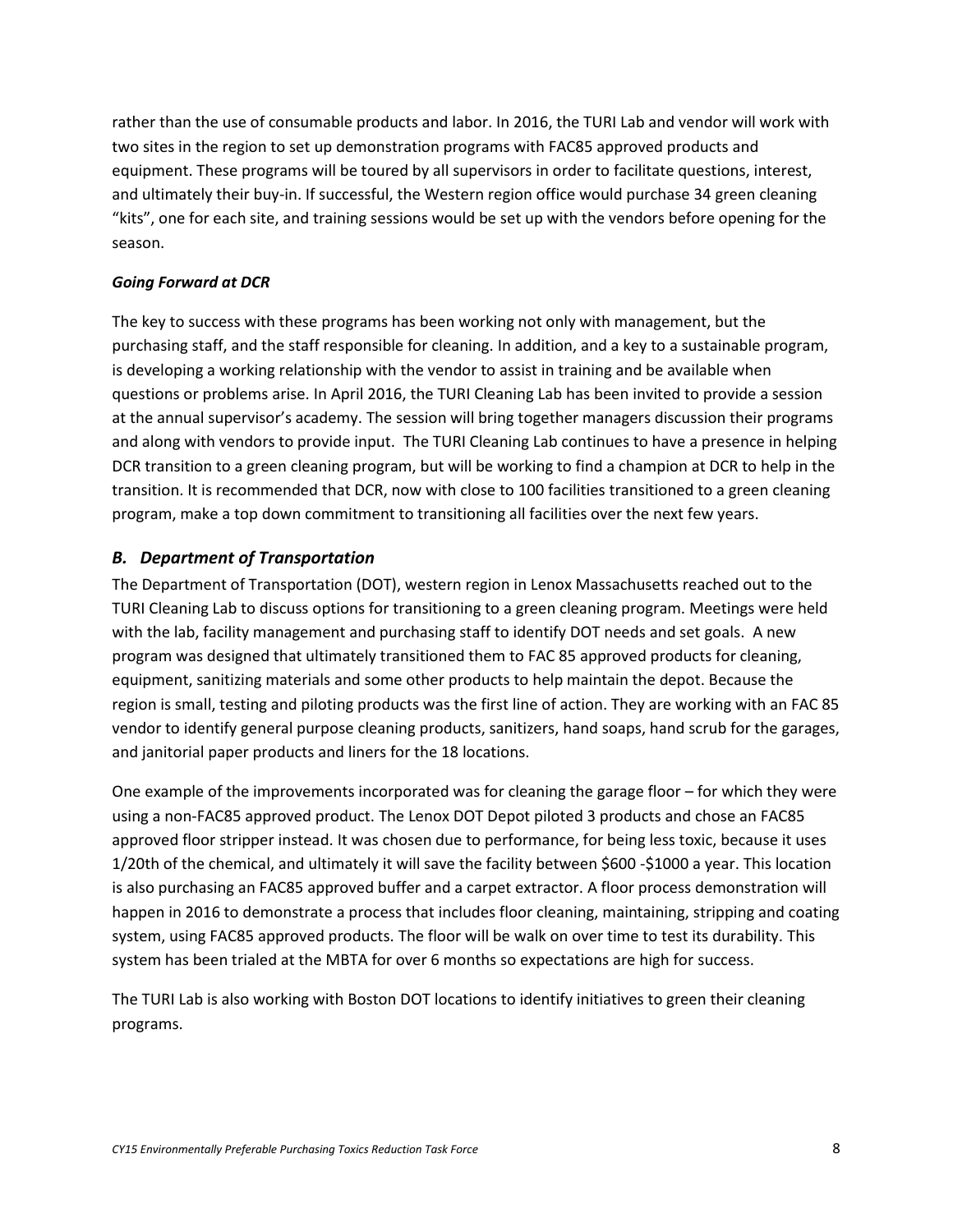## *C. Massachusetts Bay Transportation Authority*

The MBTA reached out to the TURI Cleaning Lab to review their cleaning program and process, and to provide recommendations for transitioning to a green cleaning and greener infection control program. A number of MBTA staff participated in the FAC 85 kickoff event in Sept of 2015, and they also brought one of their largest cleaning contractors who clean 60% of the MBTA's facilities and busses. The TURI Lab has met with a number of MBTA staff and worked closely with vendors to identify any necessary process and cleaning products changes. Some of the projects include:

- Set up a demonstration for a floor cleaning system was set up at the Sullivan Square MBTA station. A number of meetings between staff, the vendor, and the Lab were conducted to review the products, their performance and durability. MBTA staff has said they are pleased with the results, and will move to use the product and system.
- Testing of floor traction products and process training has been conducted, in order to prevent slips and falls.
- An auto soap unit has been recommended that will be used along with either towel dispensers or dryers to give the best infection control systems for the bathrooms.
- The tile floor will be restored and the grout color changed from white to grey to prevent the dirty look.
- A window cleaner/coating will be utilized at the facility to save up to 80 percent of the labor to maintain the windows. This system will also provide a titanium dioxide coating that will passively clean the air.
- An antimicrobial coating will be investigated for the high touch areas of the ticket machines, the turn styles, the door handles and the railings to help with infection control.
- A probiotic cleaner will also be used during the day instead of glass cleaner to increase less toxic infection control efforts.
- Bus Cleaning: the MBTA is working with the unions to add a sanitizing step to their weekly bus cleaning.

Working with the MBTA and their cleaning contractor requires cooperation and relationship building. All products needed to be vetted through the cleaning contractor as well as the MBTA staff, to make sure they worked, and that there was buy-in on use. The MBTA is working on setting overall strategies for all of the cleaning contractors do develop a full green cleaning program. Strategies for older and newer facilities are being developed over the next year, and will hopefully be instituted in 2016. The MBTA is also working on a new contract for cleaning contractors, and much of the work provided by the TURI Cleaning Lab will be integrated into requirement for the program.

## *D. Department of Public Health*

The Greenfield Department of Public Health received a TURI grant (2015-2016) through the Community Grant Program to find less toxic food contact sanitizers. The TURI Lab is working closely with the DPH and 5 identified pilot locations including two restaurants/pubs, one motel, the local Community College food service vendor, and the middle school kitchen. The other locations were given a test product, whose active ingredient is ultimately a hypochlorous solution to try for a month.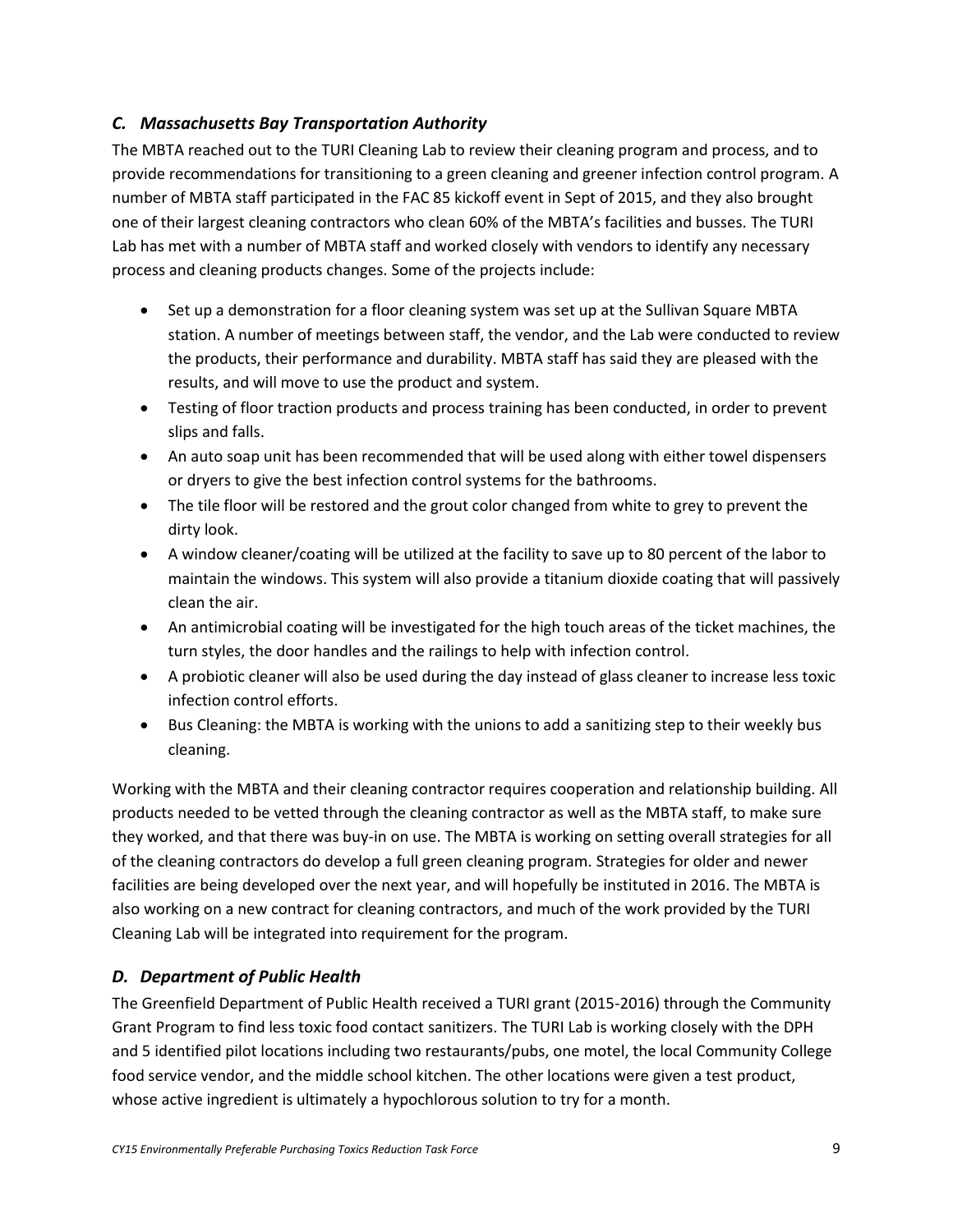Each facility was given a green cleaning kit which will include the two cleaners, an alternative food contact sanitizer, microfiber towels, bucket-less mops and other materials for a 6 to 12 month transition period. Most of the products will be FAC 85 approved.

The Greenfield School District were looking for something that would dry with no spotting and streaking, wouldn't burn their hands, eyes or lungs, and would not contribute to asthma outbreaks and was pleased with the products provided. Another set of meetings will be set for April 2016 to do conduct ATP <sup>3</sup>testing and train Greenfield staff to use for monitoring cleaning/sanitization success. The Greenfield School District has expressed interested in transitioning all their schools to green cleaning and infection control programs and will be explored in greater detail in 2016.

Greenfield DPH is developing an outreach campaign on the project, in order to encourage other facilities to transition to a similar program. In addition, the DPH is exploring a proposed ordinance to approve the use of the hypochlorous as an alternative sanitizer in their city. Because of results of this project, Franklin County has contacted the TURI Lab to help with program development in their community.

## **5. Flame Retardants and Furniture**

The Task Force has been following many national and state discussions on the use of flame retardants in furniture. Flame retardants are semi-volatile organic compounds used in commercial and consumer products to meet flammability standards. One such flame retardant, organohalogens, including polybrominated diphenyl ethers (PBDEs), has been added to polyurethane foam in furniture for many years, to meet the flammability standards. These chemicals migrate out of products and into dust where humans ingest or inhale them.<sup>4</sup> However, there are growing environmental and health concerns, and now a well-established body of research, indicating that flame retardant chemicals are harmful to human health and the environment.<sup>56</sup> Studies by the U.S. Consumer Product Safety Commission have also concluded that flame retardants as used in furniture do not provide meaningful protection from fires.

Some of the research has found that flame retardants:

- are persistent in the environment and do not break down into safer chemicals.
- tend to bioaccumulate, or build up in people and animals.
- are associated with endocrine disruption, immunotoxicity, reproductive toxicity, cancer, and adverse effects on fetal and child development and neurologic function.
- enter the environment through multiple pathways and are global contaminants,
- make it difficult to recycle or dispose of products to which they are added, and

 $^3$  The ATP test is a process of rapidly measuring actively growing microorganisms through detection of adenosine triphosphate, or ATP.<br>4. A second of the second or the second or the second or a second processed distance [An assessment of sources and pathways of human exposure to polybrominated diphenyl ethers. Johnson-Restrepo, B. and Kurunthachalam](http://www.sciencedirect.com/science/article/pii/S004565350900294X)  <http://www.sciencedirect.com/science/article/pii/S004565350900294X><br>5. See all essures listed in the Canter for Farisonmental Uselth's Kislinai

See all sources listed in the Center for Environmental Health's [Kicking Toxic Chemicals Out of the Office; An Easy Guide to Going Flame](http://www.ceh.org/wp-content/uploads/Flame_Retardant_Guide_Corp_FINAL-with-date.pdf)  [Retardant Free, July 2015, p.15, http://www.ceh.org/wp-content/uploads/Flame\\_Retardant\\_Guide\\_Corp\\_FINAL-with-date.pdf](http://www.ceh.org/wp-content/uploads/Flame_Retardant_Guide_Corp_FINAL-with-date.pdf) 6 [Halogenated Flame Retardants: Do the Fire Safety Benefits Justify the Risks? Reviews on Environmental Health, VOLUME 25, No. 4, 2010,](http://greensciencepolicy.org/wp-content/uploads/2013/11/Review-of-Env-Health-2542010-SHAW-BLUM-.pdf)  <http://greensciencepolicy.org/wp-content/uploads/2013/11/Review-of-Env-Health-2542010-SHAW-BLUM-.pdf>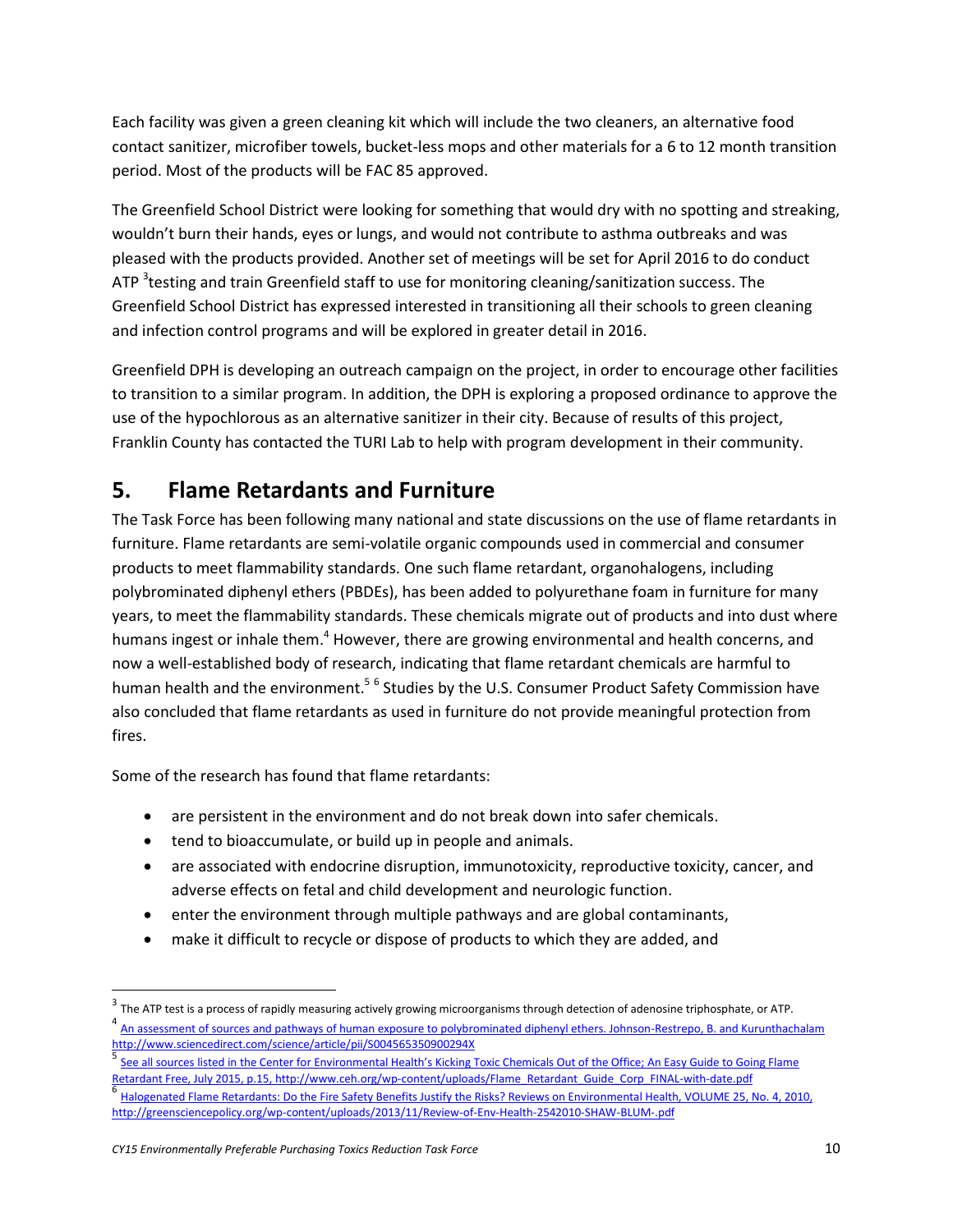create toxic, carcinogenic byproducts if burned, which may be associated with higher rates of cancer in firefighters.7

Furniture is typically made to meet one of two flammability standards in the United States – either TB 117-2013 (issued in January 2013) or TB 133 (issued in 1991). These refer to California "Technical Bulletins" which are flammability regulations and include flammability testing requirements for the upholstered furniture industry, the business owners or institutions with ten or more upholstered seating furniture. Most states have adopted either or both of these in their fire prevention regulations. The older TB 133 is a flammability standard designed for "special occupancy" buildings, and usually applies to health care facilities and prisons, as well as auditoriums, public assembly areas of hotels and motels, dormitories, and childcare centers. Furniture that meets TB 133 is typically made with flame retardants in the foam, fabric and/or barrier material and is significantly more expensive. The newer TB 117 2013 is the standard adopted by many states, that is used for most office furniture and may be met without the use of flame retardant chemicals, although the standard does not prohibit their use.

The Commonwealth of Massachusetts Board of Fire Prevention Regulatio[n 527 CMR 29 \(1994\)](http://www.mass.gov/eopss/docs/dfs/osfm/cmr/cmr-secured/527029.pdf) allows for TB 117 2013 in buildings with automatic sprinklers (Section 29.03 (4)). The City of Boston is an exception to this rule and does not allow certain public buildings to meet TB 117-2013, even if the building is fully equipped with a fire sprinkler system. If you are required to buy furniture that meets TB 133, you may specify furniture that does not contain "halogenated" flame-retardant chemicals.

In 2014, the Operational Services Division re-bid the statewide contract for furniture – and awarded [OFF38: Office, School and Library Furniture, Accessories & Installation.](http://www.mass.gov/anf/docs/osd/uguide/off38.pdf) The Request for Responses included specifications for furniture with, and without, flame retardants. If a buyer was looking for flame retardant-free furniture, it could not be found by looking at the catalogues or price sheets, but only by making a specific request to the vendors.

The Task Force discussed flame retardant use in furniture in the Commonwealth, discussed using the statewide contract as a vehicle for educational opportunities to communicate and engage furniture buyers about their options for greening their purchases. The discussion lead the EPP Program to partner with the Center for Environmental Health $^8$ , a national leader in flame retardant health issues and author of *[Kicking Toxic Chemicals Out of the Office; An Easy Guide to Going Flame Retardant Free](http://www.ceh.org/wp-content/uploads/Flame_Retardant_Guide_Corp_FINAL-with-date.pdf)*, July 2015, to help identify lines of furniture on the Commonwealth's statewide furniture contract that were flame retardant-free (available for those buyers not purchasing for locations in the city of Boston), and documenting a list to be posted online, with additional guidance for buyers.

A survey was sent to all vendors requesting information on the availability of flame retardant-free lines, but also asked about formaldehyde use and antibacterial products in order to assess low-emitting,

 $\overline{a}$ 

<sup>&</sup>lt;sup>7</sup> During a fire, massive quantities of flame retardants are released into the air and the combustible chemicals produce highly toxic gases. First responders have elevated rates of more than a dozen different types of cancer, including leukemia, multiple myeloma, esophageal, intestinal, testicular, and lung cancer, in comparison. The International Association of Firefighters and Professional Firefighters of Massachusetts have all expressed their concerns about exposure to carcinogenic flame retardant chemicals.

 $^8$  The Center for Environmental Health is a national non-profit organization dedicated to working with parents, communities, businesses, workers, and government to protect children and families from toxic chemicals in homes, workplaces, schools, and neighborhoods. Center for [Environmental Health: www.ceh.org](http://www.ceh.org/)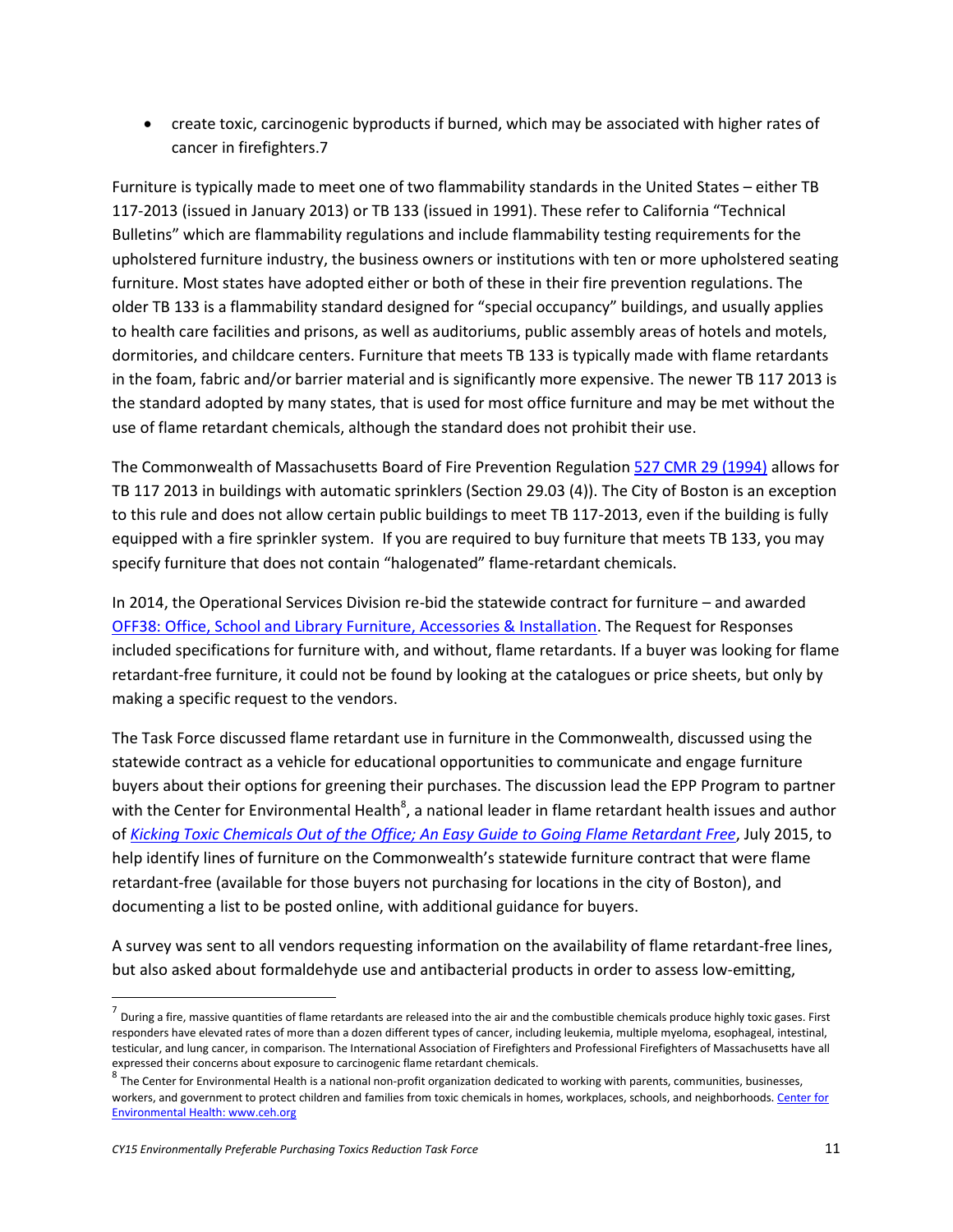nontoxic furniture. Identifying low or non-emitting furniture for indoor air quality purposes could assist buyers who are looking to contribute to Leadership in Energy and Environmental Design (LEED) points or who are looking to meet low-emitting, nontoxic building material criteria Collaborative for High Performing Schools (CHPS) program.

The survey also asked for additional certifications or environmental requirements that were particular to furniture, contributing to a number of environmental issues. These can be viewed in Appendix. As of the writing of this report, the final guidance has not been finalized; however, an enormous amount of information was collected and a number of lines of furniture will be listed as being available flameretardant free, with no formaldehyde, and without added antimicrobials contributing to healthier indoor air quality.

## **6. Integrated Pest Management**

The Task Force had the opportunity to weigh in on some of the specification development in the re-bid of statewide contract FAC74: Integrated Pest Management to FAC96. Integrated Pest Management (IPM) is a process for achieving long term, environmentally preferable pest control through the use of a wide variety of management practices. It includes a combination of pest monitoring, good sanitation practices, education, and appropriate solid waste management, building maintenance, cultural pest control measures, mechanical pest control measures and biological pest controls – and allows, if done properly, chemical pesticides to only be used a last resort. Inappropriate pest management approaches can degrade the indoor air quality and introduce asthma and other hazards, and may result in inadequate control of pests. For these reasons, IPM is included in the US Green Building Council's 2009 LEED for Existing Buildings/Operations & Maintenance (LEED-EBOM) certification.

[Executive Order 403](http://www.mass.gov/courts/docs/lawlib/eo400-499/eo403.txt) was signed in 1998 establishing an Integrated Pest Management Policy and requiring all state agencies to adopt and implement IPM programs in all facilities owned or managed by the Commonwealth. In addition, th[e Children and Families Protection Act of 2000](http://massnrc.org/ipm/schools-daycare/child-protection-act-2000/full-text.html) (333 CMR 14.00) requires all Massachusetts schools, daycare centers and school age child care programs to implement a School IPM Program in order to comply with of the Act. The Act is designed to reduce the exposure of children to pests and pesticides.

The statewide contract will provide a comprehensive list of pre-qualified vendors that eligible users can engage to develop customized IPM plans. The RFR was developed, and the Task Force was consulted on what environmental specifications to require. Because this is a new area for the task force, they chose to try to use this as an opportunity to require full disclosure of products used, and to identify bidders who limited their pesticide use to "safer" products.

The bidders were asked if they only use active ingredients allowed in Minimum Risk Pesticide Products according to EPA's 25B-Minimum risk pesticide active ingredients list. A minimum risk product must meet certain conditions<sup>9</sup>, and if so, it is exempted from regulation under the Federal Insecticide,

<sup>&</sup>lt;sup>9</sup> [Criteria for listing as a Minimum Risk Product Minimum Risk Pesticide: https://www.epa.gov/minimum-risk-pesticides/conditions-minimum](https://www.epa.gov/minimum-risk-pesticides/conditions-minimum-risk-pesticides)[risk-pesticides](https://www.epa.gov/minimum-risk-pesticides/conditions-minimum-risk-pesticides)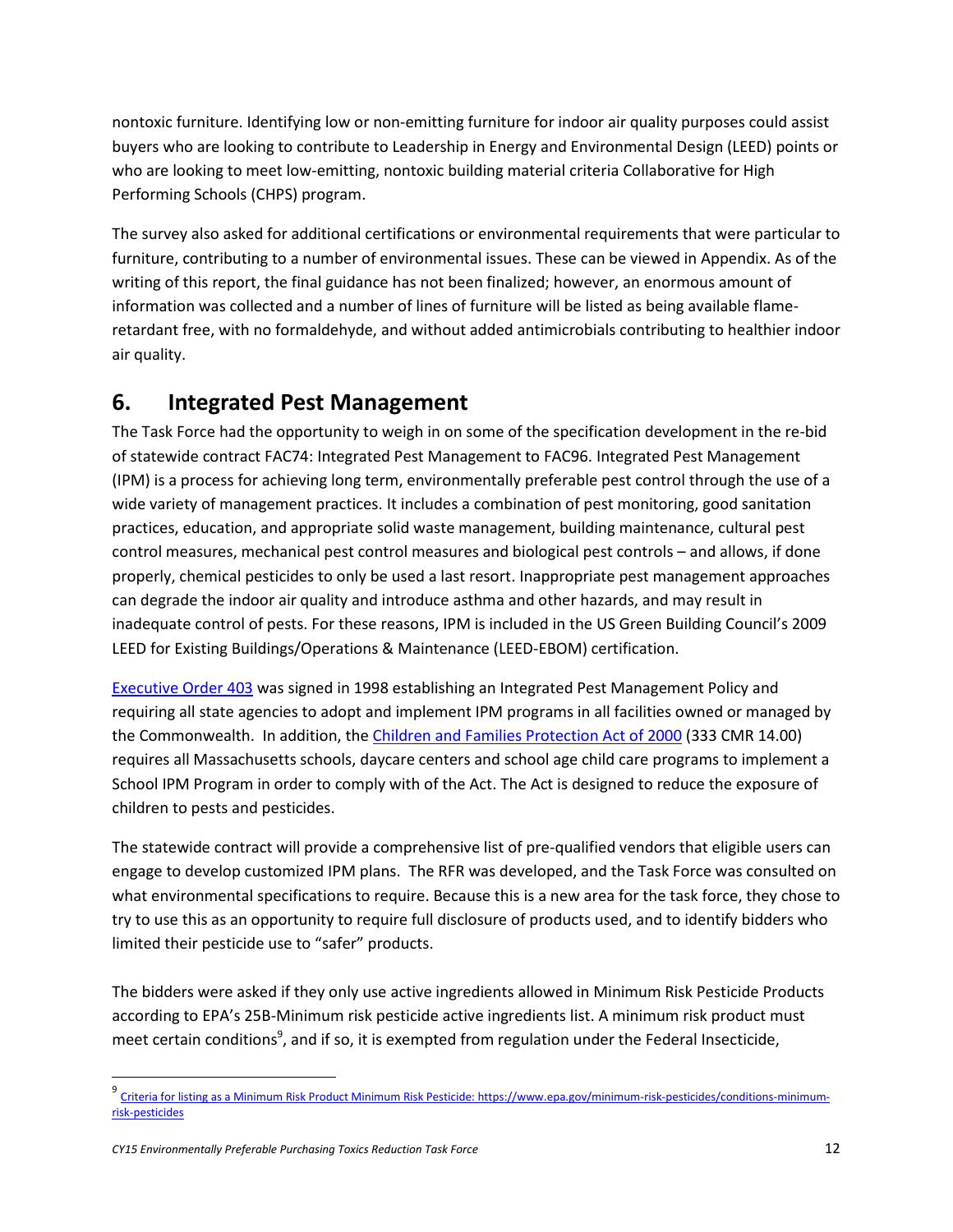Fungicide, and Rodenticide Act (FIFRA), i.e., the pesticide product does not need to be registered with EPA. Bidders were also asked to identify if they restricted their use of pesticides to th[e 2015 San](http://sfenvironment.org/download/san-francisco-2015-reduced-risk-pesticide-list-final-draft)  [Francisco Reduced-Risk Pesticide List.](http://sfenvironment.org/download/san-francisco-2015-reduced-risk-pesticide-list-final-draft) This list was developed by The City of San Francisco Department of the Environment's (SFE) through a multi-step process that involves both environmental scientists and pest managers through hazard and exposure assessments<sup>10</sup>. Lastly, if bidders did not use either list exclusively, they were required to provide a list of all other products used. The Task Force could use this information to initiate a process to identify an "approved products list for safer pesticides for IPM" for Massachusetts.

## **7. Chlorine Test Strips**

In CY14, the Task Force members identified a key issue relevant to making the transition to safer sanitization and disinfection: that the current food code requires verification of sanitization processes, and the available methods are designed for the use of bleach and quaternary ammonium compounds. When the required test for safe food preparation surfaces is to check the strength of the chlorine preparation that is used, then only chlorine preparations will be used. The member of the Task Force from the Department of Health discussed the matter with her colleagues and was told that food code regulations posed a barrier to making a change in this requirement. Consultations with EPA resulted in a finding that EPA regulations need not pose such a barrier. The Task Force continues to work with the Department of Health to find ways to adjust the verification requirements to meet their protective purposes and reduce environmental and health impacts through allowing safer alternatives, such as hydrogen peroxide, citric or lactic acid, or steam.

## **8. OSHA – Commonwealth Compliance**

The Department of Labor Standards ("DLS") has participated with OSD in the EPP program. A representative from DLS is on the EO515 committee. DLS is charged with the responsibility to investigate occupational hazards in the workplace, to recommend controls to reduce such hazards, and to assist counties, municipalities and state agencies comply with applicable workplace safety and health laws, regulations, and recognized industry standards. In addition, 454 CMR 25.00 requires executive branch state agencies to comply with OSHA standards.

To help state agencies comply with 454 CMR 25.00, DLS hosted webinars on workplace safety and health. Several webinars included reference to OSD state contracts and EPP, particularly the Chemical Handling and Right-to-Know webinar, and the Syringe Pickup for Non-healthcare Workers webinar.

DLS has also incorporated a standard recommendation to use OSD's EPP contracts in inspection reports which are provided to municipal, county and state workplaces. In addition, the DLS website contains a fact sheet on EPPs.

<sup>10</sup> Guide [to San Francisco Reduced Pesticide List:](http://sfenvironment.org/sites/default/files/fliers/files/sfe_th_guide_to_reduced_risk_pesticide_listposted.pdf) 

[http://sfenvironment.org/sites/default/files/fliers/files/sfe\\_th\\_guide\\_to\\_reduced\\_risk\\_pesticide\\_listposted.pdf](http://sfenvironment.org/sites/default/files/fliers/files/sfe_th_guide_to_reduced_risk_pesticide_listposted.pdf)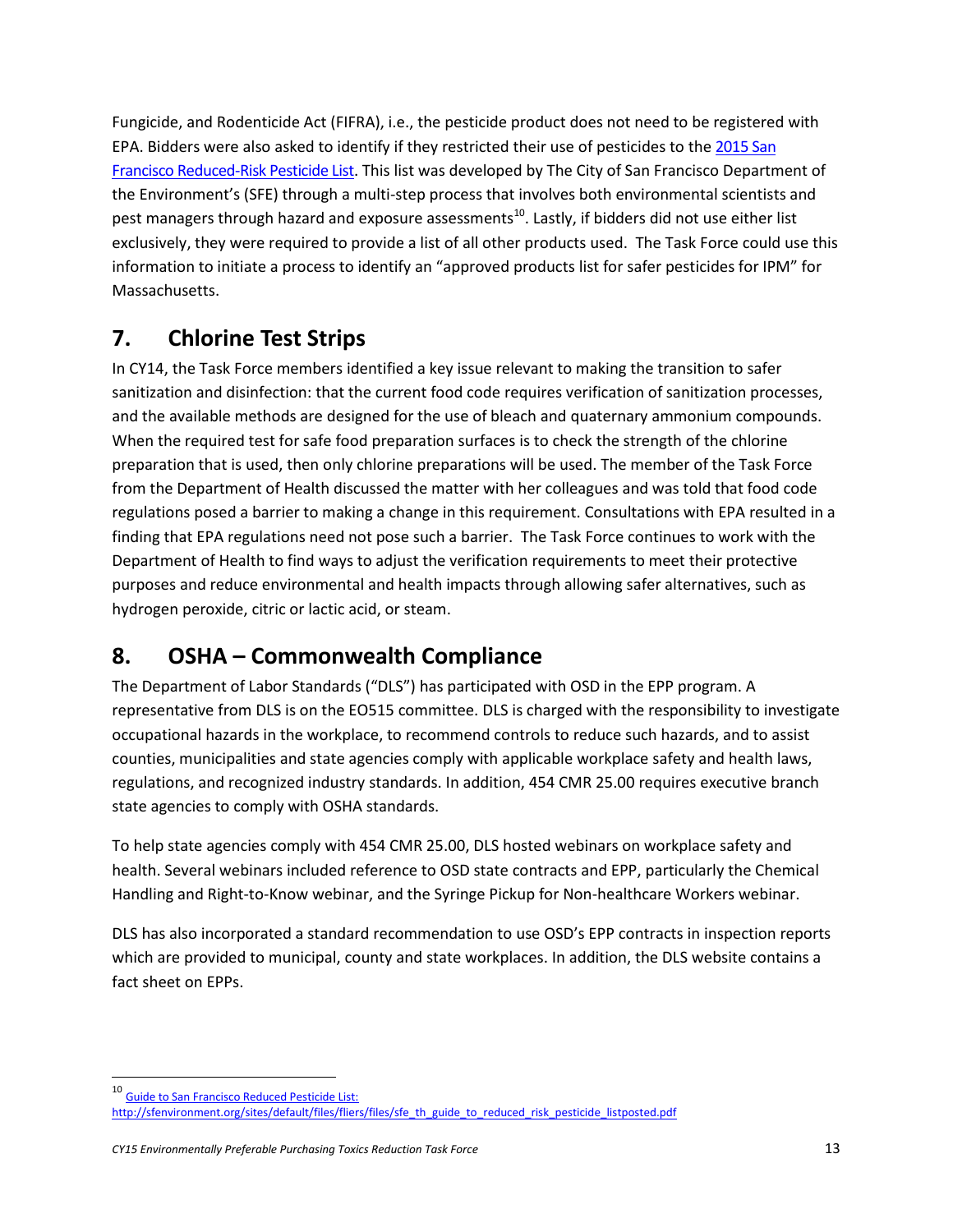## **9. Conclusions and Looking Ahead**

In CY16, the Task Force will continue its work on FAC85, including facilitating train-the-trainer to continue offering green cleaning trainings and will also continue work on integrated pest management and flame retardants.

Other priorities of the Task Force in CY16 will include:

### *Alternative Approval*

The Task Force will continue to work to finalize the process for evaluating alternative approvals submitted by the FAC85 Vendors. Criteria are being used that were developed in previous years for finding safer sanitizers and disinfectants, and the Task Force may re-evaluate the specific criteria for updates.

### *Safer Choice*

The FAC85 Sourcing team continues to negotiate with the EPA's Safer Choice program on making updates to their program, at which time the FAC85 would update the evaluation done during the original sourcing to incorporate changes, and accept all appropriate Safer Choice products into FAC85 categories.

### *Chlorine Test Strip*

The Task Force will continue to work with the Department of Health to identify safer alternatives, such as hydrogen peroxide, citric or lactic acid, or steam, which can meet the Commonwealth's Health Codes.

### *Furniture*

The Task Force will continue to work with the EPP Program in publicizing furniture on the statewide furniture contract that can be purchased with fewer chemicals, including flame retardants, contributing to a healthier indoor air environment.

### *OSHA Compliance*

The Task Force will continue to identify disinfecting alternatives as much as possible. In light of new legislation requiring state agencies to comply with OSHA standards, it is particularly important to identify any disinfectants that meet the criteria for FAC85, as well as OSHA requirements.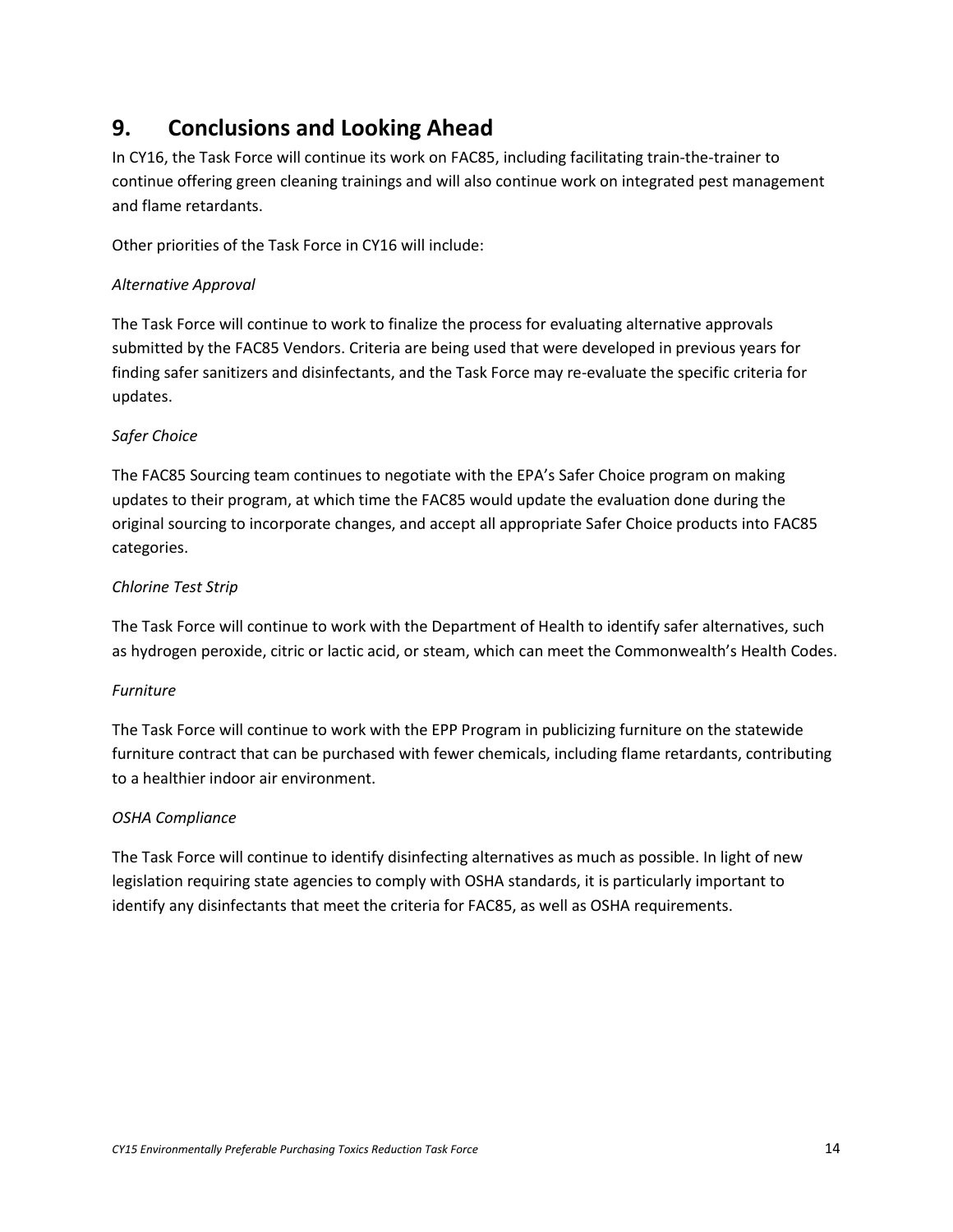## **Appendix**

#### **Single Attribute Certifications and Standards for Furniture**

#### **[ANSI/BIFMA X7.1:](http://www.bifma.org/)**

This is an American National Standard Institute standard that is managed by the Business and Institutional Furniture Manufacturers' Association (BIFMA) for chemical emissions that affect indoor air quality. This standard specifies emission performance requirements when testing a furniture product in accordance with the M7.1 test standard. It is referenced in other certifications. Although this standard was developed by an industry trade association, it was developed through a multi-stakeholder process and is widely regarded as a credible standard for furniture emissions.

#### **[California Section 01350 \(CDPH/EHLB Standard Method v1.1\)](https://www.cdph.ca.gov/programs/IAQ/Documents/cdph-iaq_standardmethod_v1_1_2010%20new1110.pdf)**

Standard Method for the Testing and Evaluation of Volatile Organic Chemical Emissions from Indoor Sources Using Environmental Chambers, Version 1.1 (2010) (also known as California Section 01350) includes environmental specifications for low-emitting building products. The standard practice document has become widely adopted by industry, manufacturers and the US Green Building Council's LEED program for conducting VOC testing in small-scale environmental chambers. This is not a certification, but a standard set of VOC criteria to which third-party certifiers test and verify. As a stricter standard, it is the basis for the GREENGUARD "Gold" and SCS Indoor Advantage "Gold" standards.

### **[California Formaldehyde Emissions Standards from Composite Wood Products \(CCR, Title 17\)](http://www.arb.ca.gov/toxics/compwood/compwood.htm)**

The California Air Resources Board approved an airborne toxic control measure (ATCM) to reduce formaldehyde emissions from composite wood products including hardwood plywood, particleboard, medium density fiberboard, thin medium density fiberboard (thickness ≤ 8mm), and also furniture and other finished products made with composite wood products.

#### **[Restriction on Hazardous Substances \(RoHS\)](http://ec.europa.eu/environment/waste/rohs_eee/index_en.htm)**

RoHS is the European Union's Directive on Restriction of Hazardous Substances, which limits the amount of lead, cadmium, mercury, hexavalent chromium, polybrominated biphenyls (PBBs) and polybrominated biphenyl ethers (PBDEs) in electronics and other types of electrical equipment. It is commonly referenced in environmental standards (such as ENERGY STAR's specification for lighting equipment).

#### **[ENERGY STAR](http://www.energystar.gov/)**

ENERGY STAR, established by the U.S. Environmental Protection Agency under the Clean Air Act, identifies and promotes energy-efficient products by the Energy Policy Act of 2005. The rating system covers appliances, lighting, buildings, and a host of consumer and institutional products. ENERGY STAR lighting covers fluorescent and light-emitting diode (LED) systems, which may be included as fixtures in furniture products.

#### **[Forest Stewardship Council \(FSC\)](https://us.fsc.org/en-us)**

The FSC certification program ensures forest products used in certified furniture are managed and harvested responsibly. Any wood product used in a piece of certified furniture, no matter how small, must be produced sustainably and traded through approved channels. For wood to maintain its FSC certification, each participant in its supply chain must be FSC Chain of Custody certified.